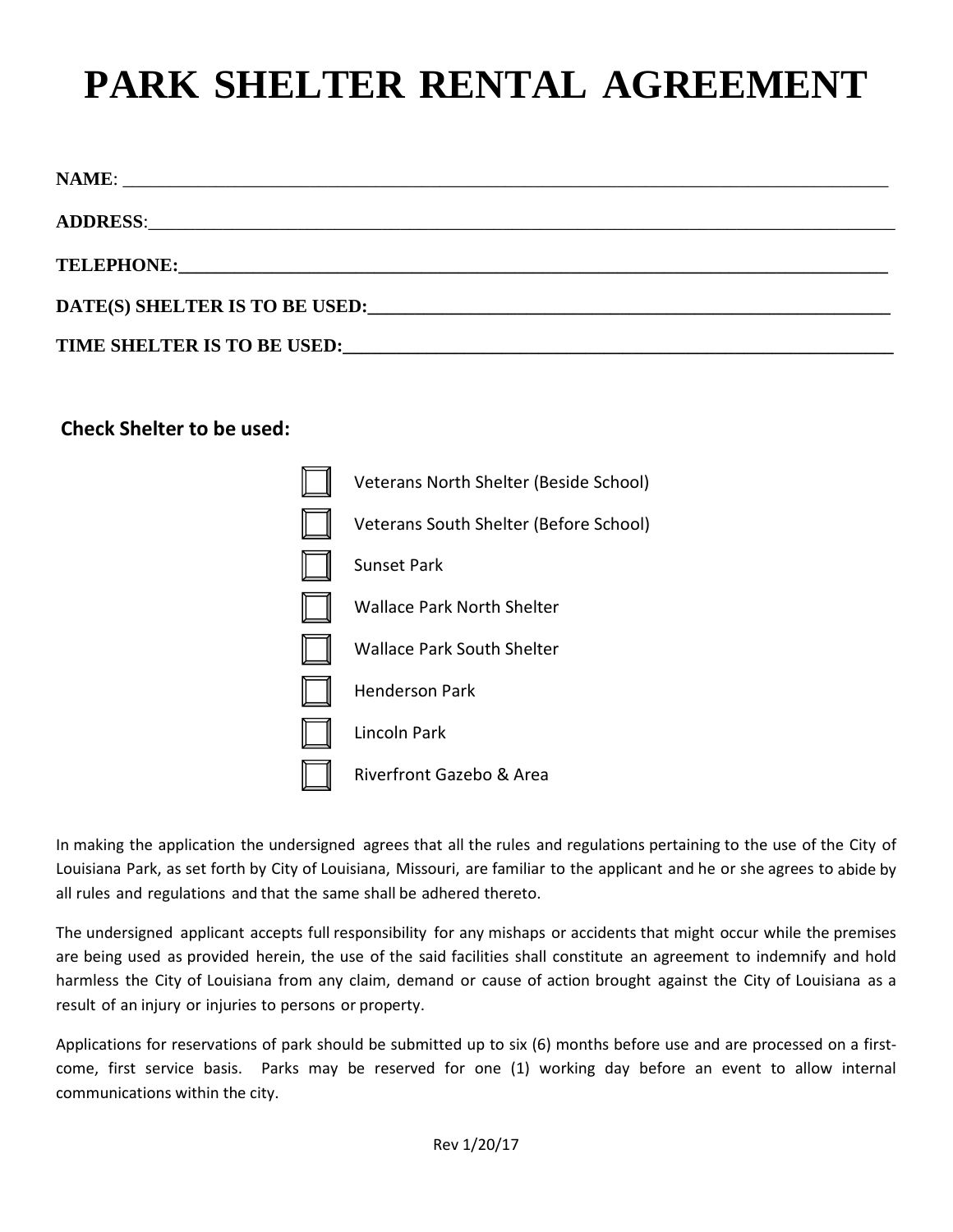Permittee agrees to keep all facilities used and the surrounding areas in a clean, neat and healthy condition at all times during use, and in addition shall restore the premises and surrounding areas to their original condition. In the event of a multi-day event, the area is to be kept clean at all times, and trash removed daily.

Permittee herewith deposits the cash sum of fifty dollars (\$50.00) as a security deposit to insure that the premises are kept clean and undamaged at all times during its use by Permittee. A designated city employee will inspect the shelter house and surrounding area to determine if the Permittee has complied with all rules and regulations as are attached hereto, specifically keeping the premises clean and free of trash and damage and also returns the premises to its original condition to be determined by the Park Department Superintendent or his designee within two (2) hours of the conclusion of the reservation period. After inspection, Twenty-five (\$25.00) of the deposit shall be refunded within 30 days. In the event a violation of any of the rules and regulations or disagreement, the security deposit shall be forfeited to the City of Louisiana and such shall not limit the City of Louisiana from collecting any other damages or charges from Permittee as may be necessary. In the event of cancellation due to acts of nature, the entire deposit of fifty dollars (\$50.00) will be refunded to the Permittee.

It is further agreed that there is no driving or parking within the City of Louisiana Parks at any time for any purpose.

It is expressly understood that the City of Louisiana may at any time withdraw the permission herein granted for any reason whatsoever and in the event said permission is withdrawn during the time of use, Permittee agrees to peaceably and immediately remove all persons from the premises.

The Park Department Supervisor or an employee designated by the Park Supervisor will post a reserved sign on the shelters with the Permittee's name and time of rental. In case of dispute the Louisiana Police Department will be called. A copy of the receipt for deposit will be asked for by Police Officer to determine proof of reservation.

| . .<br>Applicant<br>Signature: | <b>Udit</b><br>. |
|--------------------------------|------------------|
|                                |                  |

Date of Deposit :\_\_\_\_\_\_\_\_\_\_\_\_\_\_\_\_\_\_\_\_\_\_\_\_\_\_\_\_\_\_\_\_\_\_\_\_\_\_\_\_ Received by:\_\_\_\_\_\_\_\_\_\_\_\_\_\_\_\_\_\_\_\_\_\_\_\_\_\_\_\_\_\_\_\_